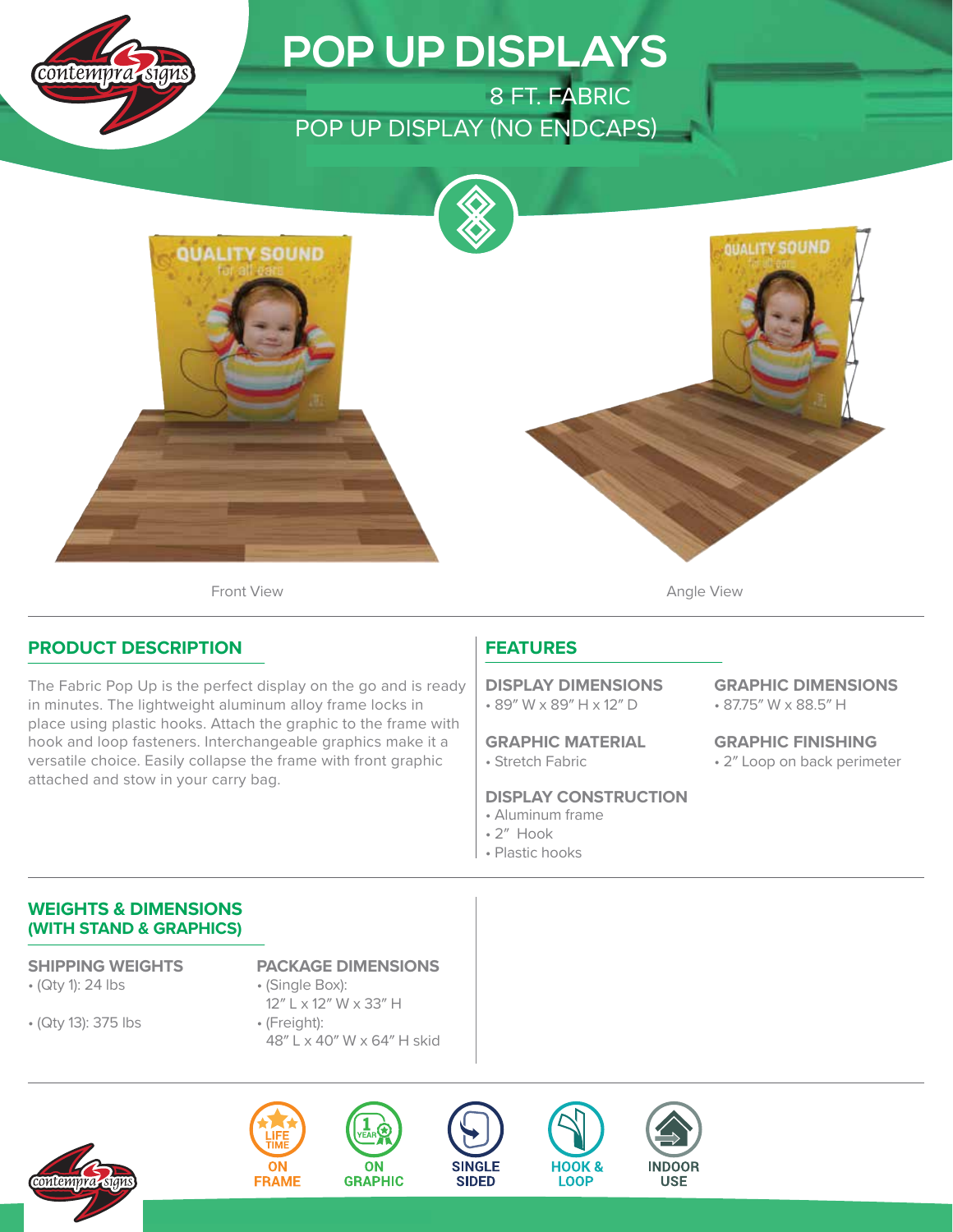

# **POP UP DISPLAYS**

8 FT. FABRIC POP UP DISPLAY



## **PARTS LIST**



**QTY 1: Black Nylon Carry Bag**

**Outside Dimensions:** • 32″ L x 12″ W x 14″ H **Inside Dimensions:** • 31 3/8″ L x 11″ W x 14″ H



**QTY 1: Frame w/ Pre-Installed Graphic**

• 9 1/4″ L x 10 3/4″ W x 31 1/4″ H (Collapse Frame)